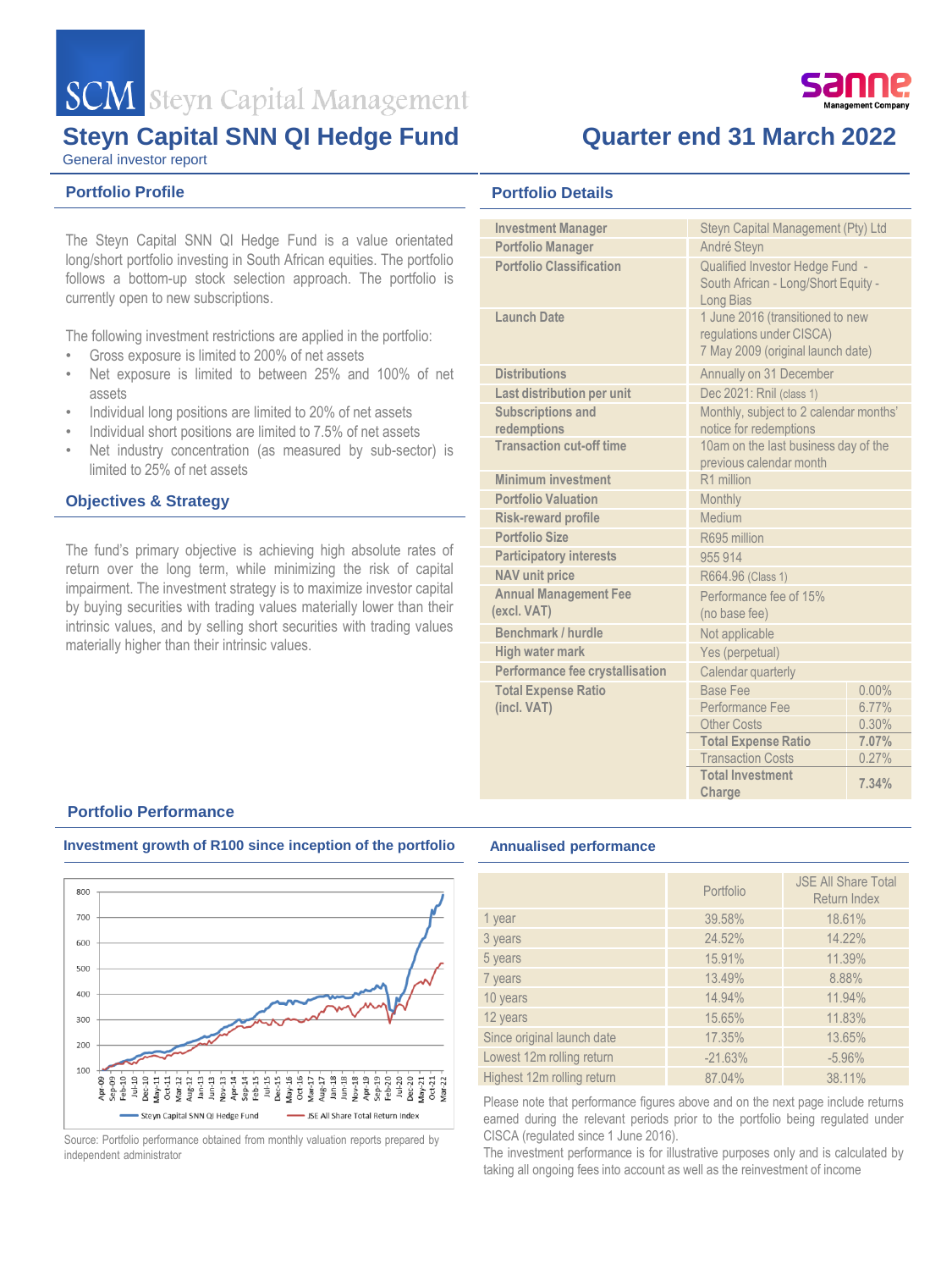

# **Steyn Capital SNN QI Hedge Fund Quarter end 31 March 2022**

General investor report

# **Monthly returns net of fees (%)**

|      | Jan     | Feb     | Mar      | Apr     | May     | Jun     | Jul     | Aug     | Sep     | Oct     | <b>Nov</b> | <b>Dec</b> | <b>YTD</b> |
|------|---------|---------|----------|---------|---------|---------|---------|---------|---------|---------|------------|------------|------------|
| 2009 |         |         |          | $\sim$  | 1.87    | $-0.57$ | 8.54    | 8.2     | 0.56    | 2.14    | 3.63       | 1.26       | 28.21      |
| 2010 | 3.63    | 3.12    | 0.68     | 3.26    | 0.76    | 0.69    | 2.37    | 5.18    | 2.41    | 1.45    | 2.33       | 3.57       | 33.65      |
| 2011 | $-0.55$ | 1.68    | $-1.7$   | 2.17    | 0.87    | $-0.27$ | 0.35    | $-1.11$ | $-0.49$ | 1.77    | 0.12       | 2.79       | 5.65       |
| 2012 | 3.69    | 2.84    | 1.66     | 0.86    | 1.25    | 1.12    | 2.79    | 1.04    | 1.23    | 1.66    | 0.67       | 1.31       | 22.02      |
| 2013 | 2.43    | 1.45    | 3.12     | $-2.52$ | 1.88    | 1.77    | $-0.08$ | 2.26    | 1.54    | 3.66    | 2.58       | 2.56       | 22.56      |
| 2014 | 0.37    | 1.94    | 0.58     | 2.79    | 1.24    | 3.12    | 0.44    | $-3.7$  | 0.23    | 3.08    | $-0.1$     | 1.84       | 12.28      |
| 2015 | 0.92    | 2.78    | 3.26     | 1.4     | 1.3     | $-0.23$ | 3.26    | 1.01    | 3.46    | 1.52    | 0.62       | 1.27       | 22.53      |
| 2016 | $-2.04$ | $-0.32$ | 0.23     | $-1.5$  | 4.04    | 0.08    | $-2.97$ | 3.09    | $-0.21$ | $-1.19$ | $-0.10$    | $-1.23$    | $-2.31$    |
| 2017 | 0.67    | 3.59    | $-0.55$  | 0.69    | 0.87    | 1.41    | 0.46    | 0.23    | $-0.30$ | 1.17    | $-0.32$    | $-2.78$    | 5.14       |
| 2018 | 2.45    | $-1.47$ | 0.95     | $-0.44$ | 0.82    | $-0.15$ | $-1.24$ | $-0.19$ | 0.72    | 0.28    | 3.76       | $-0.23$    | 5.26       |
| 2019 | $-0.96$ | 3.07    | $-0.50$  | 2.14    | $-0.85$ | $-0.72$ | 2.27    | $-0.27$ | 3.85    | $-1.56$ | $-1.25$    | 4.39       | 9.74       |
| 2020 | $-2.29$ | $-8.31$ | $-14.26$ | $-0.98$ | $-3.43$ | 18.90   | $-3.28$ | 6.01    | 2.12    | 3.84    | 10.70      | 6.41       | 11.85      |
| 2021 | 3.33    | 5.13    | 5.34     | 3.34    | 3.87    | 1.82    | 0.78    | 4.84    | 2.49    | 9.12    | $-2.22$    | 4.53       | 51.04      |
| 2022 | $-0.03$ | 1.63    | 4.09     |         |         |         |         |         |         |         |            |            | 5.75       |

# **Changes in Portfolio Asset Allocation**

| <b>Net Sector Allocation</b> | Q1'22 | Q4 '21 | Change          | <b>Equity Exposure</b>   | Q1'22  | Q4 '21 | Change          |
|------------------------------|-------|--------|-----------------|--------------------------|--------|--------|-----------------|
| <b>Financials</b>            | 13%   | 11%    | $+2%$           | Long                     | 92%    | 101%   | $-9%$           |
| <b>Resources</b>             | 10%   | 6%     | $+4%$           | Short                    | $-22%$ | $-31%$ | $+9%$           |
| Industrials                  | 47%   | 53%    | $-6%$           | Gross                    | 114%   | 132%   | $-18%$          |
| <b>Total</b>                 | 70%   | 70%    | $- \frac{0}{0}$ | <b>Net</b>               | 70%    | 70%    | $- \frac{0}{0}$ |
|                              |       |        |                 | <b>Beta adjusted Net</b> | 29%    | 30%    | $-1\%$          |

# **Performance contributors and detractors for Q1 2022<sup>1</sup>**

| Top 5 contributors       | $%$ contribution | Top 5 detractors      | % detraction |
|--------------------------|------------------|-----------------------|--------------|
| Thungela                 | $+2.98%$         | Aveng                 | $-1.86\%$    |
| Merafe Resources         | $+1.76\%$        | Prosus                | $-1.50\%$    |
| <b>Grindrod Shipping</b> | $+1.24%$         | Bank short            | $-0.47\%$    |
| Grindrod                 | $+1.05%$         | Richemont             | $-0.42%$     |
| <b>EPE Capital</b>       | $+0.78%$         | Indiuplace Properties | $-0.38%$     |

# **Long/short performance attribution (gross of exposure)<sup>2</sup>**

|                                       |          | Q2 | Q3 |  |
|---------------------------------------|----------|----|----|--|
| Long book return (gross of exposure)  | $+8.02%$ |    |    |  |
| Short book return (gross of exposure) | $+0.08%$ |    |    |  |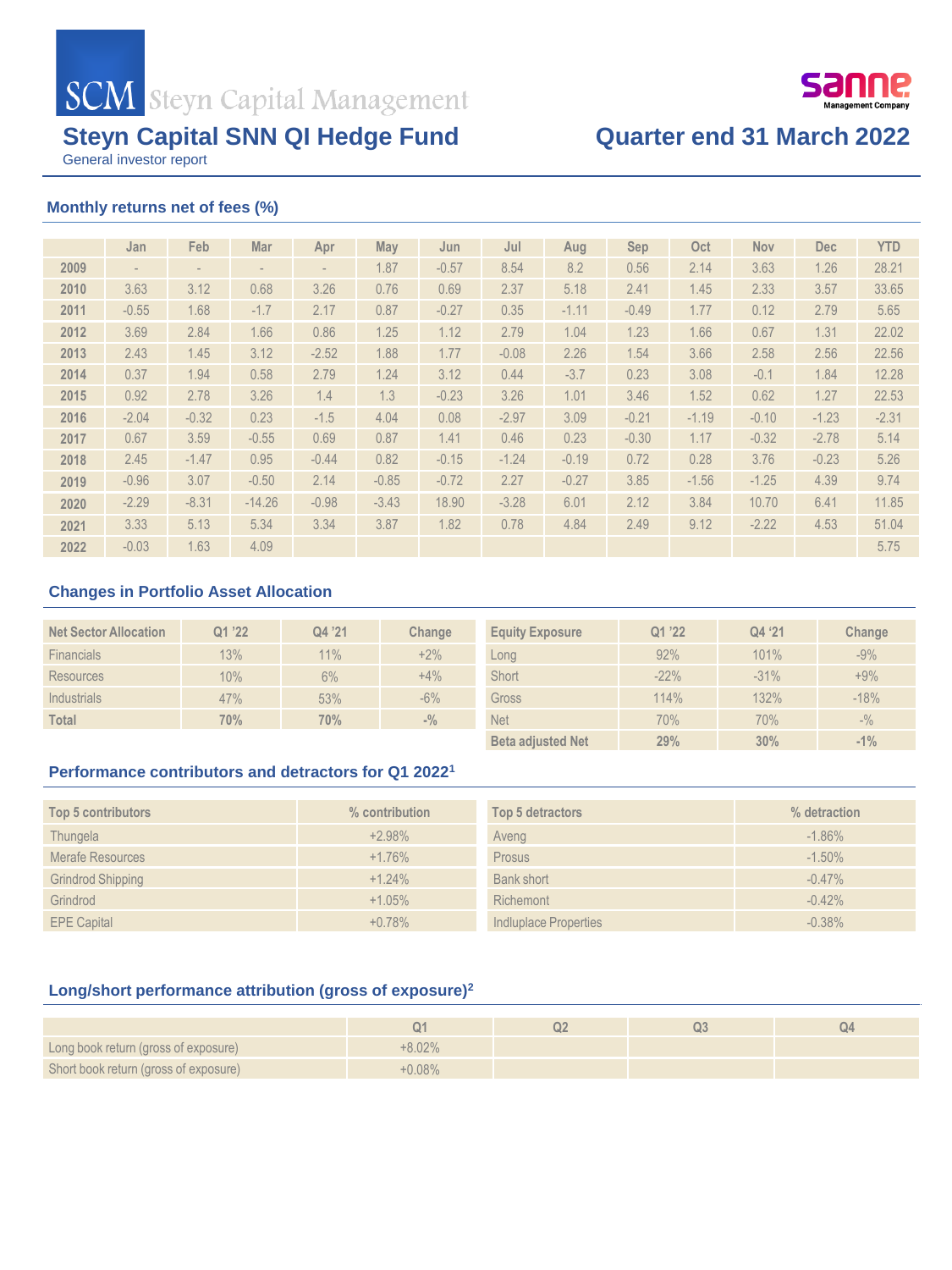

# **Steyn Capital SNN QI Hedge Fund Cuarter end 31 March 2022**

General investor report

### **Commentary by Investment Manager**

The portfolio returned 5.75% net in the quarter, outperforming the ALSI return of 3.84% while carrying an average net market exposure of 71% and an average beta adjusted net exposure of 31%. Both our long and short books contributed to alpha generation in the quarter with our long book returning 8.0% in the quarter and our short book ending the quarter up 0.1%, outperforming the index and the inverse of the index respectively.

### **Contributors**

The biggest contributor to portfolio performance in the quarter was our long position in Thungela Resources, a thermal coal exporter spun-out from Anglo American last year. Coal markets have experienced a number of positive drivers in recent months where an already bullish fundamental supply and demand picture was further compounded by both supply constraints in major coal producing markets and higher demand. This was even before the significant disruptions caused to energy markets by the devastating Russian invasion of Ukraine, and the subsequent and developing sanctions. At the spot prices that have persisted for most of the first quarter, Thungela is on-track to generate its entire market cap in free cash flow *this year* and is likely to return most of that cash to shareholders. Even if the current coal prices prove to be short-lived, the windfall cash generation is accreting significant value for each day that it persists, while the stock remains exceptionally cheap even on conservative coal price assumptions. The company has also been actively hedging forward prices at highly attractive levels. At a portfolio level, the position also provides a hedge to any ongoing turmoil in global energy markets should the conflict continue or escalate.

In a similar vein, ferrochrome prices reached a multi-decade high over the last few months. This has resulted in a strong contribution from our holding in domestic ferrochrome producer and chrome ore miner Merafe Resources, whose operations are mainly conducted through a joint venture with Glencore. A variety of factors, both temporary and structural, have played a part in driving these prices, including a reduction in Chinese smelting capacity due to environmental regulations and power shortages, a surge in sea freight rates and international power prices, and resilient stainless steel demand. Although ferrochrome price levels may moderate going forward, we gain comfort from the fact that Merafe is also currently generating close to its market cap in free cash flow, while prices for the second quarter of this year have been set at a level that is significantly higher than last year.

Grindrod Limited released stellar results during the quarter, showing strong earnings growth in its core ports, terminals and logistics operations, and further progress in realising value from its substantial non-core operations. While results were bolstered by strong mineral and agricultural exports, in addition to the well-publicised inefficiencies at South African ports, we believe the quality of the group's core operations is underappreciated. Redeployment of capital to these higher quality businesses bodes well for the future. Former subsidiary Grindrod Shipping also contributed to performance in the period, as dry bulk shipping rates remained strong, and astonishing levels of cash generation were evidenced by results released in the quarter.

EPE Capital reported strong net asset value growth in its unlisted portfolio, mainly driven by its large holding in fintech business Channel VAS. As with many JSE-listed investment holding companies, the group continues to trade at a deep discount to the sum of its underlying holdings. We anticipate that further realisations at or above these recorded levels, and a resumption of NAV growth going forward, will drive a narrowing of the historically-wide discount.

#### **Detractors**

The biggest detractor to quarterly performance was our long position in Aveng, which traded down following a broadly misunderstood February trading update. While optically poor, the primary cause for the disappointment related to an accounting reclassification of a division previously held-for-sale. The underlying earnings potential remains in line with previous quidance and we used the subsequent weakness to add to the position. Another notable detractor was Prosus, which traded down alongside Tencent (and Chinese Tech more broadly) as investors worried about regulatory action, new Chinese lockdowns and geopolitical worries following the Russian invasion. Prosus continues to trade at a historically extreme discount to its sum-of-the-parts.

#### **Strategy and Positioning**

At quarter-end we held 92% of our capital in 36 long positions, and 22% of our capital in 22 short positions, for a gross exposure of 114% and a net exposure of 70%. The beta-adjusted net exposure of the fund remains low at 29%. In contrast to global markets which were dominated by macro and geopolitical news flow over the last quarter, South African equities and the Rand have performed relatively well, benefitting from improved sentiment and strong commodity prices. As we have previously commented, South African equities are still at very attractive valuations compared to global and other emerging markets and we continue to hold substantial exposure to a number of high-conviction "SA Inc." companies. We have however continued to use the Rand strength to allocate capital to SA listed businesses with foreign earnings.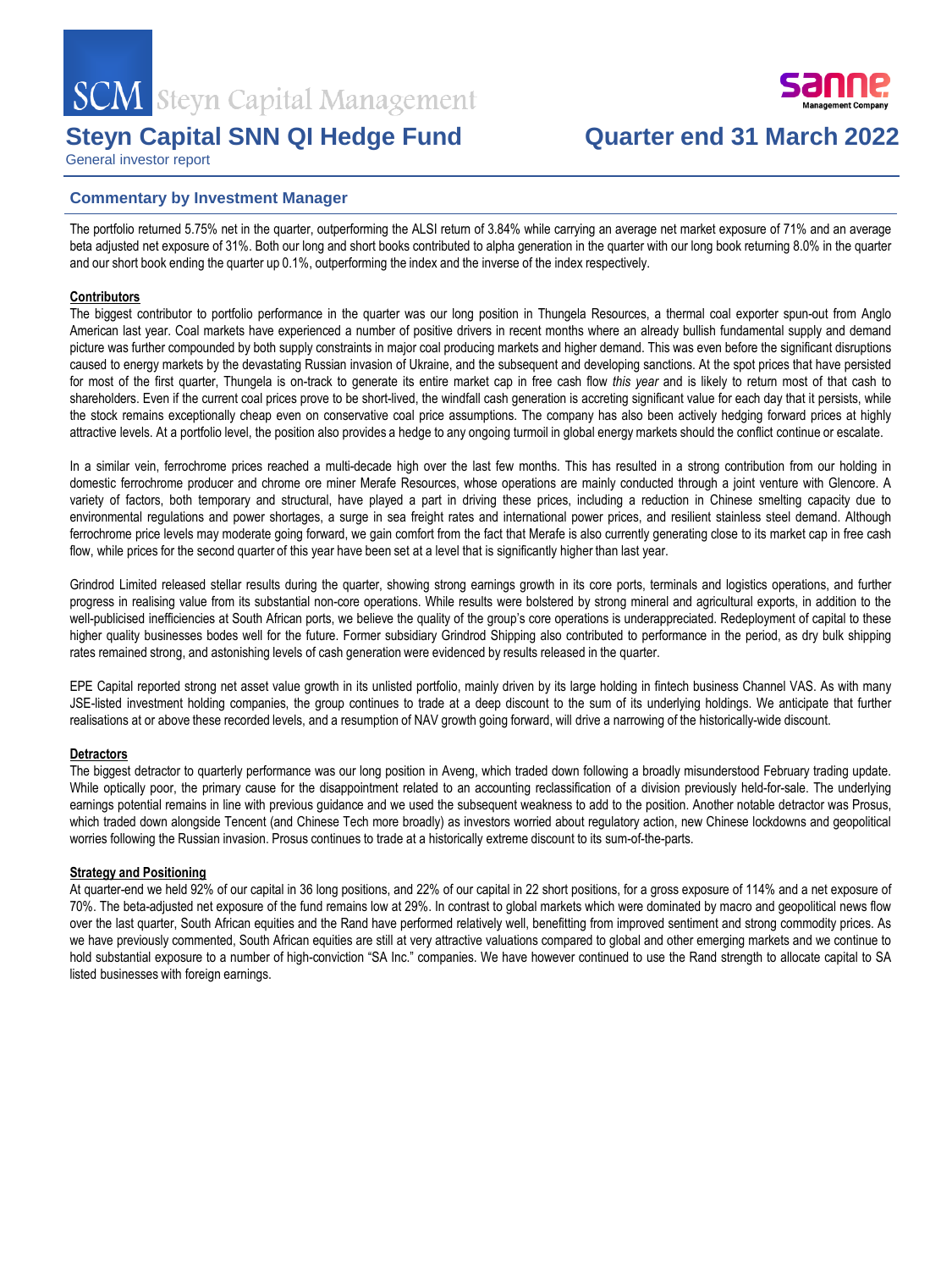

# **Steyn Capital SNN QI Hedge Fund Cuarter end 31 March 2022**

General investor report

# **Risk report<sup>3</sup>**

|                                                      | The fund chose the commitment<br>approach of 2 times NAV as its<br>exposure limit. The fund utilizes                                                                                                                                                                                                                                                                                                                                                                                                                                                                                                                                                                                                                                 | Highest exposure over quarter                                                           | <b>Exposure at quarter end</b>                                                              |  |  |  |  |
|------------------------------------------------------|--------------------------------------------------------------------------------------------------------------------------------------------------------------------------------------------------------------------------------------------------------------------------------------------------------------------------------------------------------------------------------------------------------------------------------------------------------------------------------------------------------------------------------------------------------------------------------------------------------------------------------------------------------------------------------------------------------------------------------------|-----------------------------------------------------------------------------------------|---------------------------------------------------------------------------------------------|--|--|--|--|
| Leverage and exposure limit                          | Investec as the prime broker and<br>achieves leverage through short<br>selling of physical stock.                                                                                                                                                                                                                                                                                                                                                                                                                                                                                                                                                                                                                                    | The fund's highest exposure<br>using the commitment approach<br>was 1.39 times the NAV. | The fund's quarter end exposure<br>using the commitment approach<br>was 1.14 times the NAV. |  |  |  |  |
| <b>Hypothecation of Assets</b>                       | The prime broker is restricted from re-hypothecating <sup>7</sup> or any form of re-pledging of securities forming any<br>part of collateral.                                                                                                                                                                                                                                                                                                                                                                                                                                                                                                                                                                                        |                                                                                         |                                                                                             |  |  |  |  |
| <b>Stress Testing Methodology</b>                    | Market stress-testing is applied across various stressed historical periods by simulating the current<br>portfolio's holdings over that particular stressed period.<br>Liquidity stress-testing is applied by stressing the portfolio for increased investor redemptions as well as<br>reducing the market liquidity of securities in specified increments.<br>Collateral stress-testing identifies whether there is sufficient non-collateralized cash to service a loss<br>event of a portfolio. This is stressed by increasing margin requirements in specified increments.<br><b>Conclusion:</b> all stress-testing methodologies have been applied for the quarter end period and the results<br>are deemed to be satisfactory. |                                                                                         |                                                                                             |  |  |  |  |
| Changes to the liquidity risk profile of the<br>fund | The liquidity risk profile and redemption period of the fund is unchanged. The fund's liquidity at quarter end<br>calculated on the average weighted days basis is 26.63 days.                                                                                                                                                                                                                                                                                                                                                                                                                                                                                                                                                       |                                                                                         |                                                                                             |  |  |  |  |
|                                                      | Counterparty                                                                                                                                                                                                                                                                                                                                                                                                                                                                                                                                                                                                                                                                                                                         | <b>Description of Exposure</b>                                                          | Exposure (% NAV)                                                                            |  |  |  |  |
|                                                      | <b>Investec Bank Limited</b>                                                                                                                                                                                                                                                                                                                                                                                                                                                                                                                                                                                                                                                                                                         | Net Cash and Securities Pledged<br>as Collateral for Short Positions                    | 2.28%                                                                                       |  |  |  |  |
| <b>Counterparty Exposure</b>                         | <b>JSE Trustees</b>                                                                                                                                                                                                                                                                                                                                                                                                                                                                                                                                                                                                                                                                                                                  | Non-collateralized Cash and<br><b>Securities</b>                                        | 98.55%                                                                                      |  |  |  |  |
|                                                      | <b>Firstrand Bank Limited</b>                                                                                                                                                                                                                                                                                                                                                                                                                                                                                                                                                                                                                                                                                                        | Section 105 Cash Account                                                                | 0.01%                                                                                       |  |  |  |  |
|                                                      | Other                                                                                                                                                                                                                                                                                                                                                                                                                                                                                                                                                                                                                                                                                                                                | Income and Expense Accruals                                                             | $-0.84%$                                                                                    |  |  |  |  |
|                                                      | <b>TOTAL</b>                                                                                                                                                                                                                                                                                                                                                                                                                                                                                                                                                                                                                                                                                                                         |                                                                                         | 100.0%                                                                                      |  |  |  |  |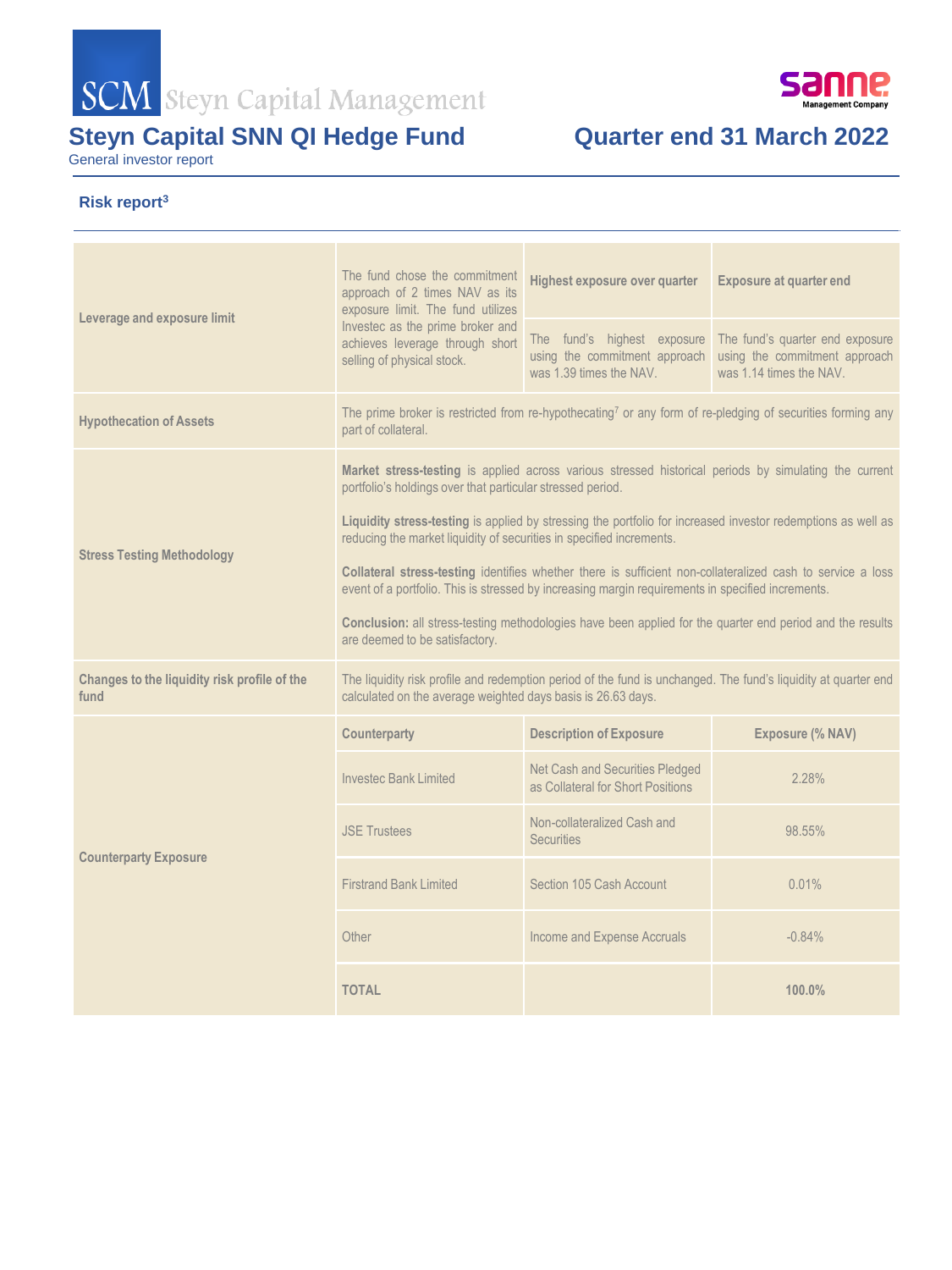

# **Steyn Capital SNN QI Hedge Fund Quarter end 31 March 2022**

General investor report

# **Definitions**

Leverage Risk: Applies when a fund borrows additional funds, trades on margin or performs short sale trades to amplify investment decisions. This means that the volatility of a hedge fund can be many times that of the underlying investments. Our portfolio is exposed to leverage risk through short sale trades.

Counterparty Credit Risk: Counterparty risk is a type of credit risk and is the risk of default by the counterparty associated with trading derivative contracts. An example of counterparty credit risk is margin or collateral held with a prime broker. Our portfolio is exposed to counter party credit risk through net cash and securities pledged as collateral for short positions. Our prime broker is restricted from re-hypothecating or any form of re-pledging of securities forming any part of our collateral.

Commitment approach (exposure): A methodology for calculating exposure that considers the effective exposure of derivatives to, and takes an aggregate view of, securities with the same or similar underlying exposure, where the total commitment is considered to be the sum of the absolute value of the commitment of each individual position, including derivatives after taking into account netting and hedging.

Re-hypothecation: The practice by which prime brokers re-use the collateral posted by the investment manager.

Counterparty exposure: a value that best reflects the hedge fund's exposure to a relevant counterparty and accurately reflects the economic loss that the hedge fund is exposed to if the counterparty defaults on its obligations.

Volatility Risk: Volatility refers to uncertainty and risk related to size of change of an instrument or portfolio. It is a statistical measure of the dispersion of returns for a given security or market index. Volatility is proportional to the directional exposure of a portfolio and is measured by Value at risk (VaR) which is a statistical technique used to measure and quantify the level of volatility.

Concentration and Sector Risk: Applies when a fund has a large proportion of total assets invested in specific assets, sectors or regions. Concentrated positions or concentrated sectors in a fund will impact the returns of the fund more so than diversified funds.

Correlation Risk: A measure that determines how assets move in relation to each other. Correlation risk arises when the correlation between asset-classes change. Correlation risk also arises when the correlation within an asset-class changes. Examples of correlation within asset classes include equity pairs trading, fixed income curve trading and commodities pairs trading. Our portfolio does not make use of any of the aforementioned trading strategies.

Equity Risk: Applies to investment in shares or derivatives based on shares. The market price of shares varies depending on supply and demand of the shares. Equity risk is the risk of loss due to the drop in the market price of shares. Equity risk can either be systematic risk which is risk to the entire market based on political and economic indicators or unsystematic risk which is company specific and includes risk relating to company profits, future prospects and general consensus on the company or sector.

Liquidity risk: Liquidity risk consists of trading liquidity risk and funding liquidity risk. Trading liquidity risk is the risk that you cannot sell an asset within a reasonable amount of time at a fair price. Funding liquidity risk refers to the inability to service redemption requests according to the redemption terms of a fund.

Net Asset Value (NAV): is the total market value of all assets in the portfolio including any income accruals and less any deductible expenses such as audit fees, brokerage and service fees.

Annualised Return: is the weighted average compound growth rate over the performance period measured.

Highest & Lowest Return: The highest and lowest rolling twelve-month performance of the portfolio since inception.

Total Expense Ratio (TER): reflects the percentage of the average NAV of the portfolio that was incurred as charges, levies and fees related to the management of the portfolio. A higher TER does not necessarily imply a poor return, nor does a low TER imply a good return. The current TER cannot be regarded as an indication of future TER's. The TER is reported inclusive of performance fees, if applicable

Transaction Costs (TC): is the percentage of the average NAV of the portfolio incurred as costs relating to the buying and selling of the portfolio's underlying assets. Transaction costs are a necessary cost in administering the portfolio and impacts portfolio returns.

Total Investment Charges (TIC): is the percentage of the average NAV of the portfolio incurred as costs relating to the investment in the portfolio. It should be noted that TIC is the sum of two calculated ratios (TER+TC). TIC should not be considered in isolation as returns may be impacted by many other factors over time including market returns, the type of fund and investment decisions of the investment manager.

Risk-reward profile: is based on historical data and may not be a reliable indication of the future risk profile of the portfolio. The risk category shown is not guaranteed and may change over time. The lowest category does not mean the investment is risk free. There may be other special areas of risk relating to the investment including: market risk, liquidity risk and risks associated with the short selling of securities. Equity investments are volatile by nature and subject to potential capital loss. The manager and the investment manager do not render financial advice. Our risk indicator does not imply that the portfolio is suitable for all types of investors. You are advised to consult your financial adviser to determine the appropriateness of the product for your portfolio.